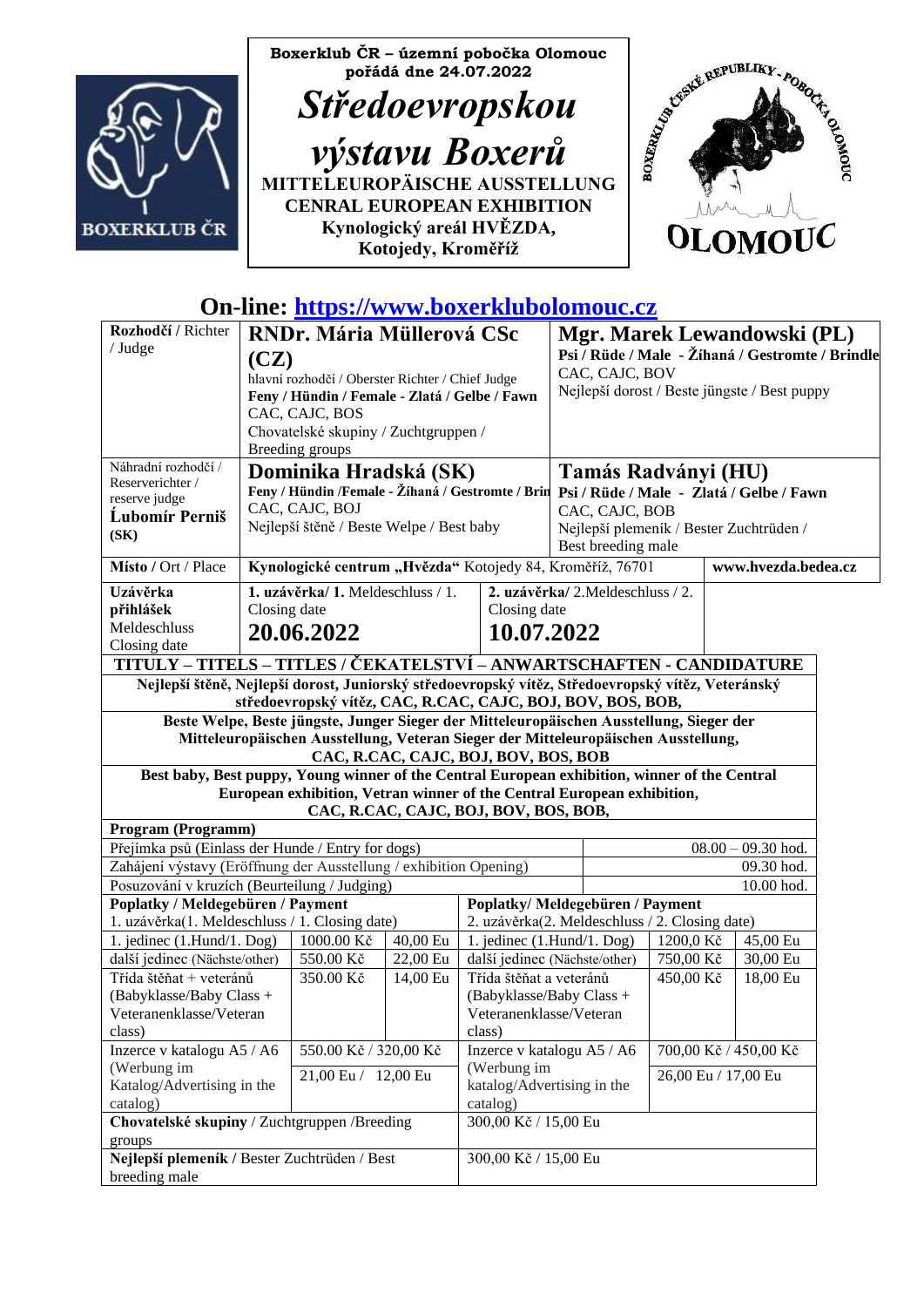**Poplatky / Meldegebüren / Payment :** FIO BANKA, a.s., 2600945664/2010, VS: číslo zápisu psa / Zuchbuchnummer / Pedigree Nr., IBAN:CZ4920100000002600945664, SWIFT/BIC: FIOBCZPPXXX **Přihlášky** zasílejte na adresu / Die Meldeschein schicken / Entry form send to address :

| <u>1 minstry Eastrope ha agreed, Bie mergesehem semenen / Einr / Torm send to agaress .</u> |                                                                                                                                                                                                                                                                                          |                                                                                                                                                                                                                                                                                                                                                   |  |  |  |  |
|---------------------------------------------------------------------------------------------|------------------------------------------------------------------------------------------------------------------------------------------------------------------------------------------------------------------------------------------------------------------------------------------|---------------------------------------------------------------------------------------------------------------------------------------------------------------------------------------------------------------------------------------------------------------------------------------------------------------------------------------------------|--|--|--|--|
| <b>Elektronicky: www.boxerklubolomouc.cz</b>                                                |                                                                                                                                                                                                                                                                                          |                                                                                                                                                                                                                                                                                                                                                   |  |  |  |  |
| Kontakt telefon                                                                             | Kontaktieren sie Telefon                                                                                                                                                                                                                                                                 | <b>Contact telephone</b>                                                                                                                                                                                                                                                                                                                          |  |  |  |  |
| tel.: CZ - 00420 602741104                                                                  | $D - 00420739648100$                                                                                                                                                                                                                                                                     | $EN - 00420776417383$                                                                                                                                                                                                                                                                                                                             |  |  |  |  |
|                                                                                             | <u>BEZ POTVRZENÍ <b>NEBERE</b> POŘADATEL ZÁRUKU ZA SPRÁVNÉ ZAREGISTROVÁNÍ PŘIHLÁŠKY.</u><br>VERANTWORTUNG FÜR REGISTRIERUNG DER ANMELDUNG.<br>PLEASE, PROVIDE YOUR E-MAIL ADDRESS AND PHONE NUMBER ON THE APPLICATION FORM.<br>RECEIVE THE CONFIRMATION. PLEASE. CONTACT THE ORGANIZERS. | PŘIJETÍ PŘIHLÁŠKY BUDE POTVRZENO E-MAILOVOU ZPRÁVOU NEBO SMS (UVÁDĚJTE V PŘIHLÁŠCE).<br>DIE ANNAHME DER ANMELDUNG WIRD PER E-MAIL NACHRICHT ODER SMS BESTÄTIGT (IN DER<br>ANMELDUNG BITTE AUFFÜHREN). OHNE BESTÄTIGUNG ÜBERNIMT DER VERANSTALTER KEINE<br>ORGANIZERS WILL CONFIRM THE RECEIPT OF YOUR APPLICATION VIA E-MAIL OR SMS. IF YOU DON'T |  |  |  |  |

#### **Veterinární ustanovení / Veterinärbestimmungen / veterinari regulations :**

Všechna zúčastněná zvířata musí být klinicky zdráva. Psi musí být vybaveni pasem pro malá zvířata nebo očkovacím průkazem obsahujícím záznam, že pes má platné očkování proti vzteklině (pokud není identifikačně označen čipem, není vakcinace proti vzteklině platná). • Psi pocházející z členských zemí EU a třetích zemí musí být doprovázeni platným pasem pro malá zvířata a musí splňovat podmínky dané nařízením Evropského Parlamentu a Rady 998/2003 ze dne 26. 5. 2003 • Po dobu konání výstavy majitelé zabezpečí svá zvířata tak, aby nedocházelo k vzájemnému napadání nebo případnému poranění osob. Nařízení platí i pro nepřihlášené účastníky výstavy.

Alle beteiligten Tiere müssen klinisch gesund sein. Hunden muss ein Kleintierpass oder imPfpass vorgelegt werden, der einen Nachweis enthält, dass der Hund über eine gültige Tollwutimpfung verfügt (sofern nicht durch einen Chip identifiziert, ist die Tollwutimpfung nicht gültig). • Hunde aus der EU und Drittländern müssen von einem gültigen Pass für Kleintiere begleitet sein und die Bedingungen der Verordnung (EG) Nr. 998/2003 des Europäischen Parlaments und des Rates vom 26.5.2003 erfüllen • Während der Ausstellung sichern die Besitzer ihre Tiere, um sich nicht gegenseitig anzugreifen oder möglicherweise Menschen zu verletzen. Die Regelung gilt auch für nicht registrierte Teilnehmer der Ausstellung. All animals involved must be clinically healthy. Dogs must be provided with a small animal passport or vaccination certificate containing a record that the dog has a valid rabies vaccination (unless identified by a chip, rabies vaccination is not valid). • Dogs coming from EU and third countries must be accompanied by a valid passport for small animals and must meet the conditions laid down in Regulation 998/2003 of the European Parliament and of the Council of 26.5.2003 • During the exhibition, owners will secure their animals so as not to attack each other or possibly injure people. The regulation also applies to unregistered participants of the exhibition.

## **!!! JEN PSI S NEKUPÍROVANÝMA UŠIMA / NUR FÜR HUNDE MIT !!! !!! UNKUPIERTEN OHREN / ONLY FOR DOGS WITH UNCROPPED EARS !!!**

| <b>TRIDY / KLASSEN / CLASSES</b>                |                                                     |
|-------------------------------------------------|-----------------------------------------------------|
| Štěňat / Babyklasse / Baby Class                | $4-6$ měsíců / Monate / months                      |
| Dorostu / Jüngstenklasse / Puppy Class          | $6 - 9$ měsíců / Monate / months                    |
| Mladých / Jugendklasse / Young Class            | $9 - 18$ měsíců / Monate / months                   |
| Mezitřída / Zwischenklasse / Intermediate Class | 15-24 měsíců / Monate / months                      |
| Otevřená / Offene Klasse / Open Class           | od 15 měsíců / ab 15 Monate / from 15 months        |
| Pracovní / Gebrauchshundeklasse / Working       | (*) od 15 měsíců / ab 15 Monate / from 15 months    |
| Class                                           |                                                     |
| Vítězů / Siegerklasse / Winner class            | $(**)$ od 15 měsíců / ab 15 Monate / from 15 months |
| Čestná / Ehrenklasse / Honorary Class           | $(**)$ od 15 měsíců / ab 15 Monate / from 15 months |
| Veteránů / Veteranenklasse /                    | nad 8 let / ab 8 Jahre / from 8 years               |
| Veteran Class                                   |                                                     |

*(\*) Musí být přiložena kopie mezinárodního certifikátu FCI o vykonání pracovní zkoušky, jinak bude pes automaticky přeřazen do třídy otevřené*

*(\*) Bei Meldung in die Gebrauschhundklasse muss der Berechtigungsnachweis beigefügt werden. Sonst wird der Hund in die offene Klasse versetzt.*

*(\*) A copy of the recognized working certificate for working Klass the must be included otherwise the dog will be automatically categorized as Open class.*

*(\*\*) Musí být přiložena kopie titulu C.I.B. = mezinárodní šampion krásy, C.I.E. = mezinárodní výstavní šampion, šampion některé z členských zemí FCI, Šampion ČMKU, Národní vítěz, Klubový vítěz,*

*Světový vítěz, Evropský vítěz. Přiložit kopii uděleného titulu, jinak bude pes automaticky přeřazen do třídy otevřené*

*(\*\*) Bei Meldung in die Sieger – oder Gebrauchshundeklasse muss der Berechtigungsnachweis beigefügt werden. Sonst wird der Hund in die offene Klasse versetzt.*

*(\*\*) A copy of the recognized Winner title and working certificate for the Champion/Working class must be included otherwise the dog will be automatically categorized as Open class.*